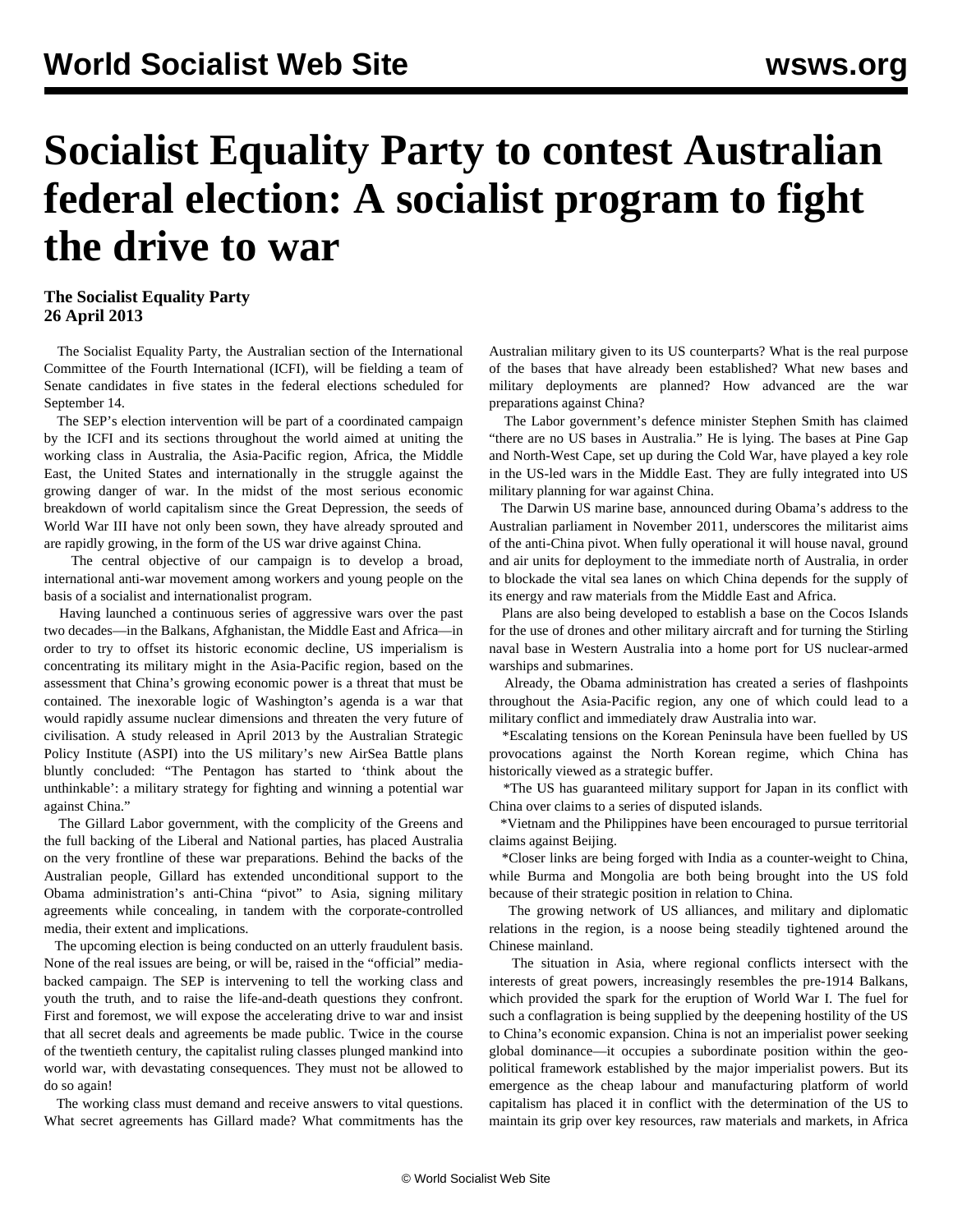and wherever they are located.

 There is deep opposition to war in the working class and among broad layers of the population, especially the youth. This was expressed in 2003, in the largest demonstrations in Australia's history, held as part of the historic global anti-war movement that spontaneously erupted against the launching of the Iraq war. That anti-war sentiment has not disappeared. But it can find no outlet within the official parliamentary framework. The SEP's election campaign will give the widespread opposition to militarism a powerful voice and the means for its conscious political expression. It will provide decisive leadership to the working masses of Australia, China and throughout Asia in the struggle against war.

 Not only do all the parliamentary parties support Obama's military preparations, they maintain a conspiracy of silence over US policy and Australia's involvement in it. Indeed, the present Labor government was founded on conspiracy. Gillard has never explained the circumstances that led to the ousting of Kevin Rudd as prime minister in the coup of June 23–24, 2010.

 Rudd was removed not because of his "management style" or opinion poll ratings, but because the Obama administration refused to countenance even the slightest deviation from its anti-China pivot. While remaining a firm supporter of Australia's alliance with the US, Rudd sought to broker a rapprochement between the US and China. This conflicted with Washington's confrontational agenda, and he was ousted in an inner-party coup orchestrated by Washington's Labor "assets", without the knowledge of the parliamentary Labor Party, let alone the Australian population. From the day Gillard became prime minister, when she pointedly appeared in public with the American ambassador to Australia, she has made crystal clear that her government will march in lockstep with the Obama administration.

 The SEP bases itself on all the vital strategic lessons of the international workers' movement and specifically draws attention to the strategic experiences of the past 10 years. The inability of the anti-war demonstrations a decade ago to stop the invasion of Iraq demonstrates that the pressure of public opinion, in and of itself, is powerless to stop the imperialist juggernaut. The movement failed not because it lacked support, but because its leaderships subordinated it to the existing political framework, insisting that the United Nations, or placing pressure on one or another wing of the political establishment, could compel the US to change course.

 Since then, the political forces that dominated the anti-war movement have shifted even further to the right. All of them have now directly aligned themselves with US militarism. This shift is marked, above all, by the various pseudo-left tendencies which, having supported the criminal US-NATO intervention in Libya in 2011, have now lined up behind the US-led operation to carry out "regime change" in Syria.

 The position of the pseudo-left is summed up particularly graphically in the insistence of the misnamed Socialist Alternative that it is now necessary to dispense with "knee jerk anti-imperialism." These anti-war protestors of yesterday have become the most ardent advocates for imperialism today. Their support for the US and other imperialist powers in the Middle East, and their silence on US war preparations in the Asia-Pacific, signify that they are already aligning themselves to back an attack on China.

 The evolution of these tendencies is rooted in deep-going social and economic processes. They speak not for the working class but for affluent layers of the upper middle class, whose material interests are bound up with the rampant financial parasitism that has been the source of the vast wealth accumulated in the upper echelons of society over the past period, and with the drive by imperialism to secure for itself control over vital sources of raw materials and cheap labour, on which that wealth ultimately depends.

The crucial lesson of the past century is that the struggle against

imperialist war can only go forward to the extent that it mobilises the working class, on the basis of a revolutionary socialist perspective, to take political power and overthrow the capitalist profit system, the source of war.

 The development of a genuine anti-war movement requires the unification of the struggles of the working class across national borders. That is why the SEP will place at the very centre of its campaign the struggle against all forms of nationalism, chauvinism and racism. Led by the Gillard Labor government, the entire political establishment is stoking up anti-refugee hysteria while, at the same time, Gillard, her ministers and backers in the trade union bureaucracy denounce "foreign workers" and call for "Aussie jobs." This rekindling of the foul traditions of Labor's White Australia policy serves the most reactionary political purpose—to divide the Australian working class, which is comprised of immigrants from around the world, from its counterparts in the Asia-Pacific and internationally.

 On the eve of the outbreak of World War II, Leon Trotsky wrote: "Before exhausting or drowning mankind in blood, capitalism befouls the world atmosphere with the poisonous vapours of national and race hatred." His warning has lost none of its relevance. The clarion call of the socialist movement, "Workers of the World, Unite!", is the only basis on which the fight against war can be successfully mounted. Imperialism is a mighty and terrible force that threatens a global catastrophe. It can only be defeated by an even greater force—a united revolutionary movement of the international working class.

#### **A social counter-revolution**

 Imperialist war abroad is inevitably accompanied by class war against the working class at home. Since the global financial crisis of 2008, the savage austerity measures introduced in country after country amount to a social counter-revolution against all the social gains won by the working class in the aftermath of World War II. In Greece, Cyprus, Spain, Italy and other European countries the working class is being driven back to the conditions of the 1930s. In Britain, what little remains of the post-war social welfare state is being systematically dismantled, while American workers confront the worst social and economic conditions since the Great Depression. Having handed out trillions of dollars to the parasites of finance capital, the ruling elites have only one policy: to make the working class pay for the historic crisis of the capitalist profit system.

 The claim that Australia was somehow exempted because of its much vaunted "mining boom" has been torn to shreds.

 The rise in value of the Australian dollar—a product of high mineral export prices and global currency gyrations, caused by the printing of trillions of dollars by the world's major central banks—has been utilised by the ruling elite to unleash a new round of attacks on the working class. Each day brings news of another factory closure or a new round of layoffs or an economic "restructuring" aimed at slashing jobs and conditions.

 The insistent demand from all sections of the ruling elite and their media mouthpieces is that productivity—intensifying the exploitation of the working class—must be increased to ensure that Australian capitalism remains "internationally competitive." Entire industries are threatened with extinction as finance capital searches for ever more profitable investments.

 As social inequality deepens, social conditions for the vast majority of ordinary working people are rapidly deteriorating. For many, housing costs have already reached intolerable levels, while household debt has jumped from 94 percent of income in 2000 to 150 percent today. The major banks have been the beneficiaries, amassing profits totalling \$25